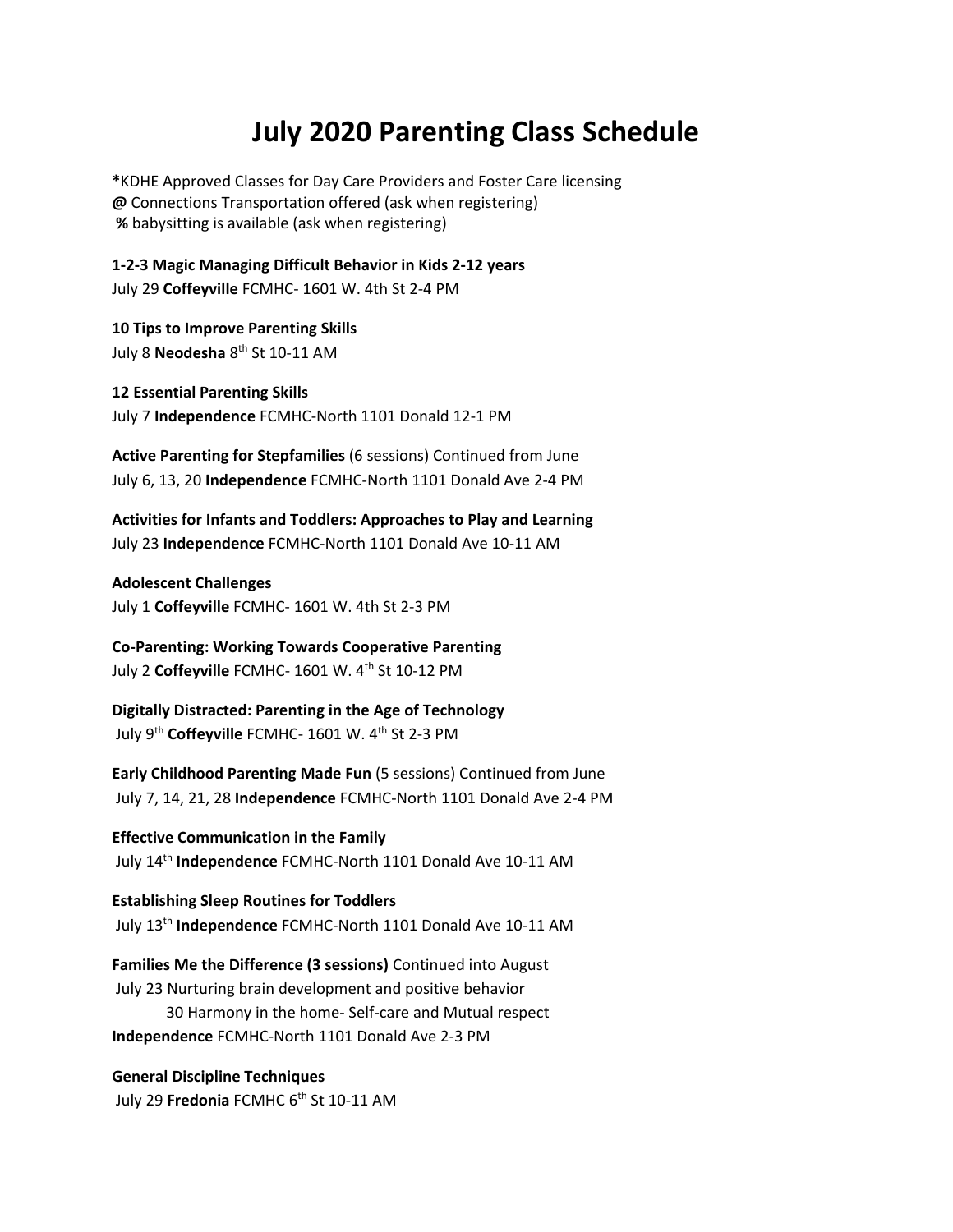**Get in the Feels: Understanding your baby's feelings**  July 20 **Independence** FCMHC-North 1101 Donald Ave 10-11 AM

**Great Beginnings with Preschoolers** July 21 **Independence** FCMHC-North 1101 Donald Ave 10-11

**Guiding Good Choices (5 sessions)** July 1, 8, 15, 22, 29 **Coffeyville** FCMHC 1601 W. 4th St 10- 12 PM

**Helping Kids Cope with Painful Feelings** July 15 **Fredonia** FCMHC 6<sup>th</sup> St 2-3 PM

**Helping to Prevent Sexual Child Abuse** July 30 **Independence** FCMHC-North 1101 Donald Ave 10-11 PM

**How to Respond when your Teen becomes Violent**  July 7<sup>th</sup> Coffeyville FCMHC 1601 W. 1<sup>st</sup> 2-3 PM

**Kids and Vaping: What Parents need to know** July 2 **Coffeyville** FCMHC-1601 W. 4th St 2-3 PM

**Let's talk the talk: Discussing risky behaviors with your kids**  July 22 Coffeyville FCMHC 1601 W. 4<sup>th</sup> St 2-4 PM

**Love and Logic: Adults Supporting Youth with Challenging Pasts** (6 sessions) July 7, 9, 14, 21, 28 **Coffeyville** FCMHC 1601 W. 4th St 10-12 PM 30 **Coffeyville** FCMHC 1601 W. 4th St 2-4 PM

**Loving Discipline** July 8 Coffeyville FCMHC 1601 W. 4<sup>th</sup> St 1-3 PM

**Managing Emotional Mayhem** (Conscious Discipline)(5 sessions) July 6, 13, 16, 20, 23 **Coffeyville** FCMHC 1601 W. 4th St 2-3 PM

## **Parent Education Support Group**

 July 10, 17, 24, 31 **Independence** FCMHC-North 1101 Donald Ave 10-11 July 15 Coffeyville FCMHC 1601 W. 4<sup>th</sup> St 2-3 PM

**Parenting by personality** July 22 **Neodesha** FCMHC-8<sup>th</sup> St 2-3 PM

**Parenting by Praise**  July 8 Neodesha FCMHC 8<sup>th</sup> St 2-3 PM

**Parenting the Love and Logic Way** (6 sessions) July 6, 13, 20, 23, 27, 30 **Coffeyville** FCMHC 1601 W. 4th St 10-12 PM